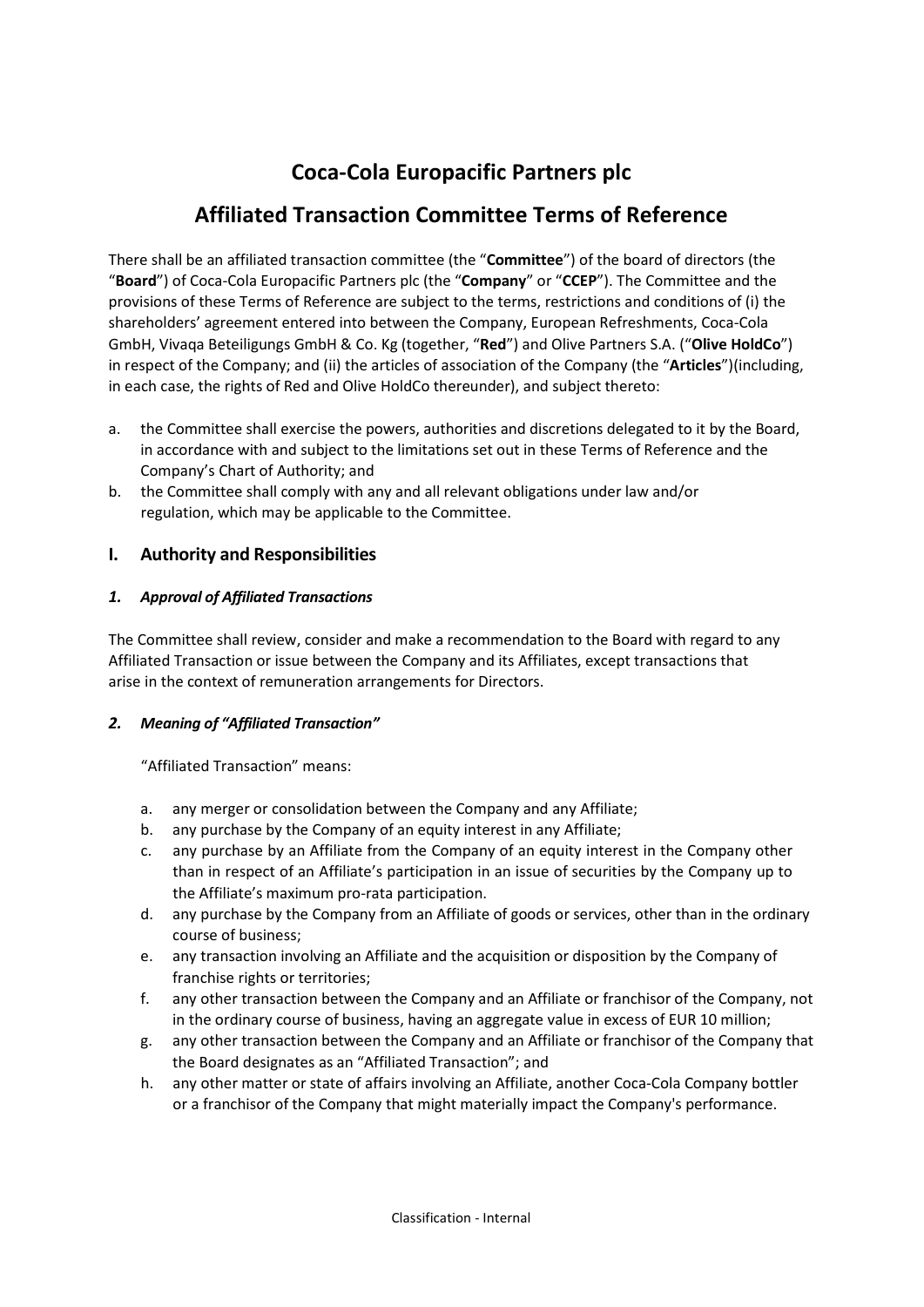For the purposes of the definition of "**Affiliated Transaction**":

- the term "Affiliate" refers to (i) a person or entity that holds 5% or more of the stock, equity or other ownership interests of the Company; (ii) any other entity in which such stockholder has more than 50% of the voting power in the election of directors or in which it has the power to elect a majority of that entity's board of directors; (iii) any entity controlled directly or indirectly by such Affiliate; and (iv) Red<sup>1</sup>;
- the term "Affiliated Transaction Affiliate" means the Affiliate that is a party to the Affiliated Transaction;
- the term "Company" refers to (i) CCEP; and (ii) any other entity in which CCEP has, directly or indirectly, more than 50% of the voting power in the election of directors or in which it has the power to elect a majority of that entity's board of directors; and
- the term "Red" refers to (i) Red; (ii) any other entity in which Red has, directly or indirectly, more than 50% of the voting power in the election of directors or in which it has the power to elect a majority of that entity's board of directors; and (iii) any other entity in which Red has, directly or indirectly, a 20% or greater equity or other ownership interest (referred to as a "**Red Affiliate**"); and (iv) any entity controlled directly or indirectly by such Red Affiliate. Notwithstanding the foregoing, no entity shall be a Red Affiliate solely because of rights granted to Red pursuant to a bottling contract.

#### *3. Powers of Committee with respect to Affiliated Transactions*

The Committee is responsible for:

- reviewing Affiliated Transactions;
- for the purposes of 2.d. (in the definition of "Affiliated Transaction"), evaluating whether a potential Affiliated Transaction is undertaken other than in the ordinary course of business;
- considering whether an Affiliated Transaction is on terms no more favourable than those reasonably expected to be negotiated in a similar transaction on an arm's length basis; and
- based on its review, making recommendations to the Board with respect to the Affiliated Transaction as appropriate.

The Committee will have access to internal and external resources and may seek the advice of Independent Advisors to assist in exercising its responsibilities. . An "Independent Advisor" means a legal advisor, consultant, specialist, or other expert (i) that has not represented or provided services to an Affiliate during the past calendar year, or (ii), notwithstanding (i), that the Committee determines, after due inquiry, is able to represent the Committee in an independent manner not adverse to the interests of the Company and its shareholders.

The Committee will notify the Board, as soon as reasonably practicable, when it begins to discharge its responsibilities under these Terms of Reference with respect to any Affiliated Transaction.

#### *4. Membership of the Committee*

<sup>&</sup>lt;sup>1</sup> The use of "Affiliate" hereunder will in no way be used to reflect such person or entity is an affiliate of the Company for any other purpose.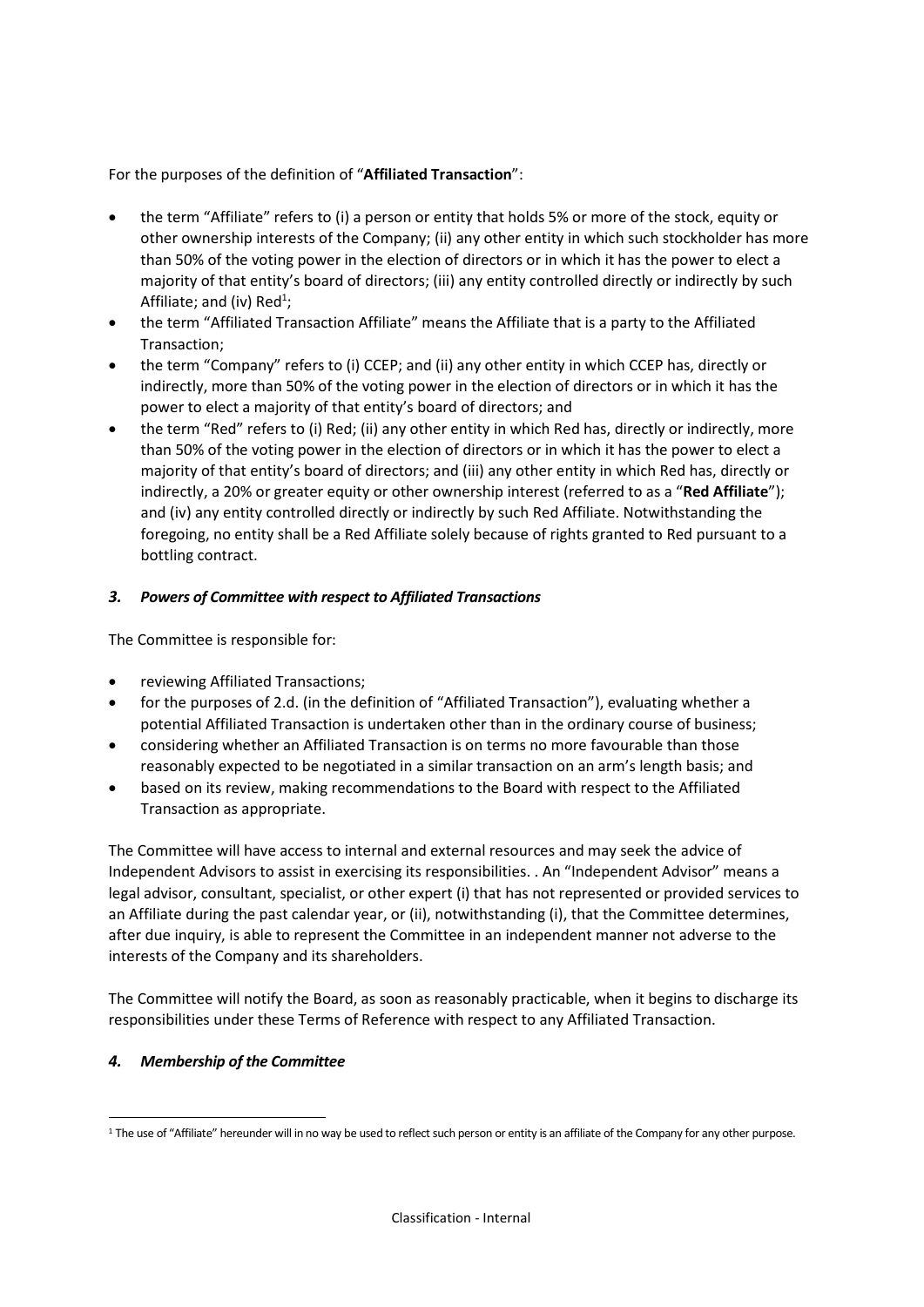The Committee will have a minimum of three and a maximum of five members, the majority of whom shall be independent non-executive directors, who shall be appointed by the Board. The Board shall designate one of the independent non-executive directors the Chairman of the Committee (the "**Chairman**").

If the equity proportion (as defined in the Articles) of Olive HoldCo is at least 15 per cent., at least one member of the Committee shall be a director nominated to be a member of the Committee by Olive HoldCo. The appointment of the member(s) of the Committee nominated by Olive HoldCo shall take effect upon the issue of such nomination by Olive HoldCo.

Prior to making any nomination of a director to be a member of the Committee, Olive will discuss the proposed nomination with the Board, although the decision on the nomination is to be made by Olive in their sole discretion.

The Chairman shall be appointed for a term of up to three years which, if recommended by the Committee, may be extended by the Board for an additional term of three years (up to a maximum term of six consecutive years) provided that the Chairman continues to be eligible for membership of the Committee.

Appointments to the Committee shall be for a period of up to three years, which may be extended for up to two further periods each of up to three years (up to a maximum of nine years) if the relevant director continues to be eligible for membership of the Committee.

Any Committee member that will deliberate and make a recommendation to the Board on an Affiliated Transaction must (i) not be, and for the past five years must not have been, an officer, director or employee of the Affiliated Transaction Affiliate; and (ii) not own any equity or other ownership interest, directly or indirectly, in the Affiliated Transaction Affiliate (referred to as an "**Eligible ATC Director**").

Any other Eligible ATC Director may be appointed by the Board as an alternate member of the Committee, to serve if any member of the Committee becomes unable or unwilling to serve. Any Committee member that is not an Eligible ATC Director shall recuse himself or herself from the discussions, deliberation and voting of such Affiliated Transaction and making of a recommendation to the Board.

## *5. Other Duties*

Subject to paragraph II.6 (*Committee Powers*) below, the Committee shall also carry out such other duties that may be delegated to it by the Board from time to time.

#### *6. Reports to Board; Consultation*

The Committee shall report its actions and all of its recommendations to the Board.

## **II. Operations of the Committee**

#### *1. Schedule of Meetings*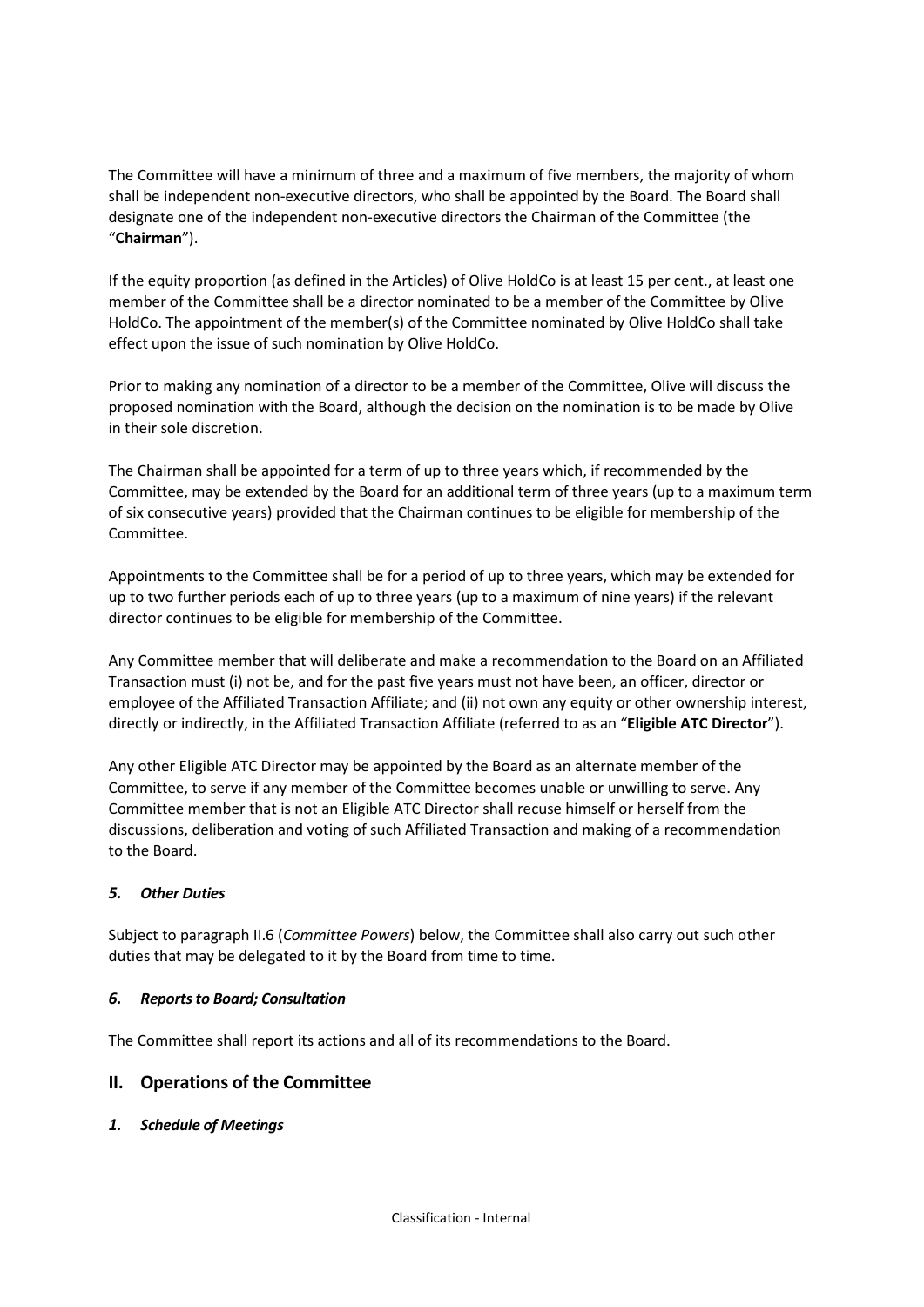In order to discharge its responsibilities, the members of the Committee shall each year agree a schedule of meetings; additional meetings may be scheduled as required. The Committee shall meet at least three times a year at appropriate intervals and shall hold additional meetings as required.

## *2. Conduct of Meetings*

All determinations of the Committee shall be made either at a meeting duly constituted and held, or by a written recommendation signed by all of the members of the Committee.

## *3. Quorum*

The quorum for a meeting of the Committee is:

- a. a sufficient number of independent directors to constitute a majority of the directors present at the meeting; and
- b. so long as Olive HoldCo has a member on the Committee, at least one Olive HoldCo nominated director.

If a quorum is not present at a Committee meeting within 60 minutes of the time appointed for the start of the meeting, the meeting will be adjourned to the same time and place on the following working day. Notice of any such adjourned meeting shall be given to all Committee members. The quorum for any such reconvened meeting shall be a majority of Committee members.

#### *4. Documentation and Reports*

The Chairman shall be responsible for establishing the agendas for meetings of the Committee. An agenda, together with materials relating to the subject matter of each meeting, shall be sent to members of the Committee prior to each meeting. Any member of the Committee is permitted to add any item to the agenda prior to each meeting. Minutes for all meetings of the Committee shall be prepared to document the Committee's discharge of its responsibilities. The minutes shall be circulated in draft form to all Committee members to ensure an accurate final record, shall be approved at a subsequent meeting of the Committee. The Committee shall make regular reports to the Board after each meeting of the Committee.

## *5. Self-Assessment*

The Committee shall evaluate its performance on an annual basis and develop criteria for such evaluation. At least annually, these Terms of Reference shall be reviewed and reassessed by the Committee and any proposed changes shall be submitted to the Board for approval.

## *6. Committee Powers*

These Terms of Reference do not give the Committee the power to take any action which abrogates or has the effect of abrogating the authority of the Board to make any decision affecting the Company, without the consent of: